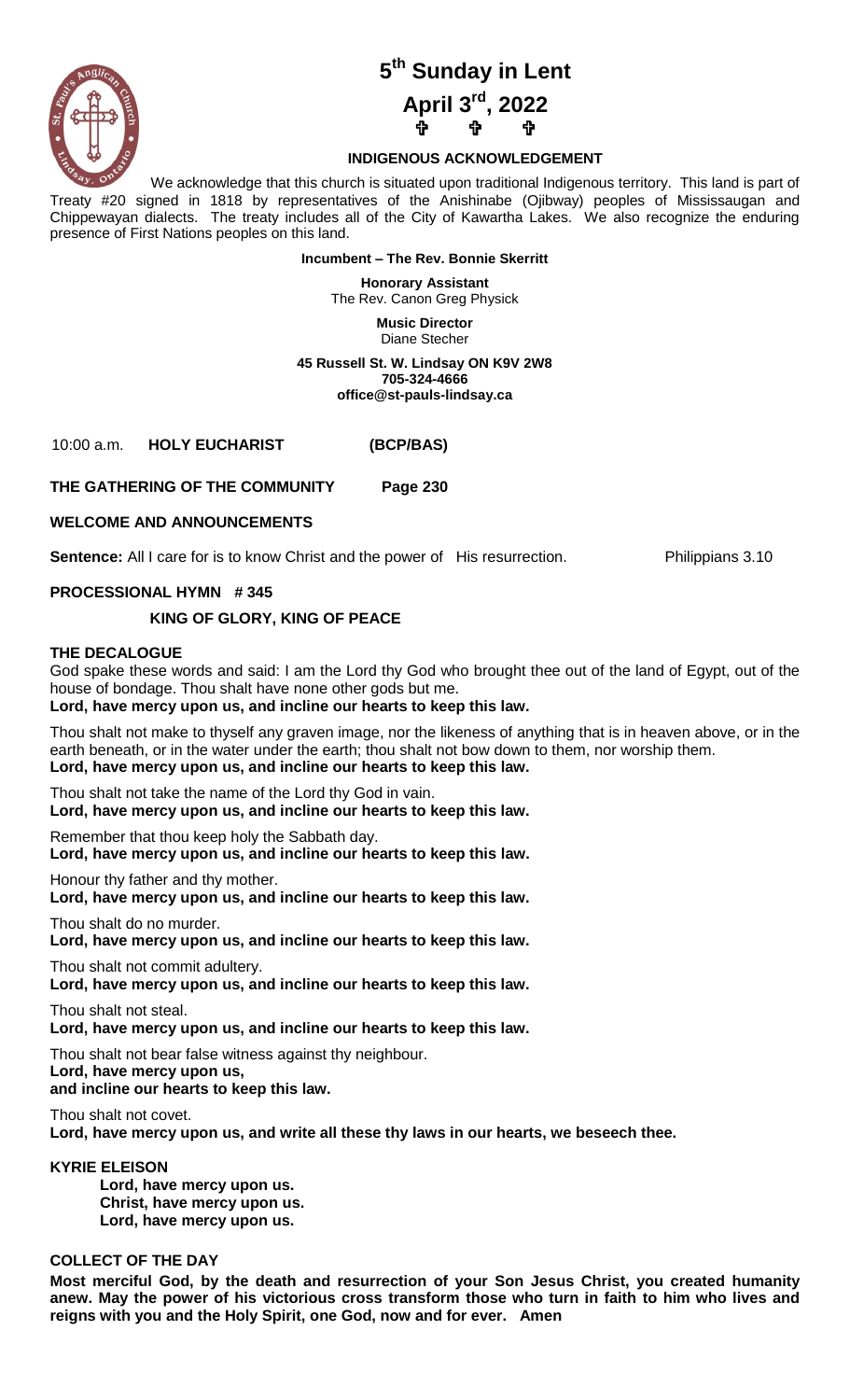#### **PROCLAMATION OF THE WORD**

#### **1 st Reading: Isaiah 43:16-21**

Thus says the LORD, who makes a way in the sea, a path in the mighty waters, who brings out chariot and horse, army and warrior; they lie down, they cannot rise, they are extinguished, quenched like a wick: Do not remember the former things, or consider the things of old. I am about to do a new thing; now it springs forth, do you not perceive it? I will make a way in the wilderness and rivers in the desert. The wild animals will honor me, the jackals and the ostriches; for I give water in the wilderness, rivers in the desert, to give drink to my chosen people, the people whom I formed for myself so that they might declare my praise.

> Reader The word of the Lord People **Thanks be to God**

**PSALM 126 BAS Page # 885** 

# (Congregation remain seated) **said responsively, alternating verses**

#### **2nd Reading Philippians 3:4b-14**

If anyone else has reason to be confident in the flesh, I have more: circumcised on the eighth day, a member of the people of Israel, of the tribe of Benjamin, a Hebrew born of Hebrews; as to the law, a Pharisee; as to zeal, a persecutor of the church; as to righteousness under the law, blameless. Yet whatever gains I had, these I have come to regard as loss because of Christ. More than that, I regard everything as loss because of the surpassing value of knowing Christ Jesus my Lord. For his sake I have suffered the loss of all things, and I regard them as rubbish, in order that I may gain Christ and be found in him, not having a righteousness of my own that comes from the law, but one that comes through faith in Christ, the righteousness from God based on faith. I want to know Christ and the power of his resurrection and the sharing of his sufferings by becoming like him in his death, if somehow I may attain the resurrection from the dead. Not that I have already obtained this or have already reached the goal; but I press on to make it my own, because Christ Jesus has made me his own. Beloved, I do not consider that I have made it my own; but this one thing I do: forgetting what lies behind and straining forward to what lies ahead, I press on toward the goal for the prize of the heavenly call of God in Christ Jesus.

| Reader        | The word of the Lord    |
|---------------|-------------------------|
| <b>People</b> | <b>Thanks be to God</b> |

#### **A reading from the Gospel of** John 12:1-8

#### **Glory to you, Lord Jesus Christ**

Six days before the Passover Jesus came to Bethany, the home of Lazarus, whom he had raised from the dead. There they gave a dinner for him. Martha served, and Lazarus was one of those at the table with him. Mary took a pound of costly perfume made of pure nard, anointed Jesus' feet, and wiped them with her hair. The house was filled with the fragrance of the perfume. But Judas Iscariot, one of his disciples (the one who was about to betray him), said, "Why was this perfume not sold for three hundred denarii and the money given to the poor?" (He said this not because he cared about the poor, but because he was a thief; he kept the common purse and used to steal what was put into it.) Jesus said, "Leave her alone. She bought it so that she might keep it for the day of my burial. You always have the poor with you, but you do not always have me."

#### **Praise to you, Lord Jesus Christ.**

### **SERMON – The Rev. Bonnie Skerritt**

| The Creed                 | BAS Page 234 |
|---------------------------|--------------|
| Prayers of the People     | 236          |
| Confession and Absolution | 239          |
| The Peace                 | 240          |

**OFFERTORY HYMN** #179 verses v, 1, 6a, 6f

#### **TREE OF LIFE AND AWESOME MYSTERY**

### THE CELEBRATION OF THE EUCHARIST **BAS** Pg. 240

#### **PRAYER OVER THE GIFTS**

**Celebrant** Eternal God, your only Son suffered death upon the cross to bring the world salvation. Accept the praise and thanksgiving we offer you this day, in the name of Jesus Christ the Lord. **Amen**

#### **THE GREAT THANKSGIVING**

#### **Eucharistic Prayer A** BAS Page 241

(Preface) **Celebrant** Blessed are you, gracious God, creator of heaven and earth, because you bid your faithful people to cleanse their hearts and to prepare with joy for the paschal feast; that reborn through the waters of